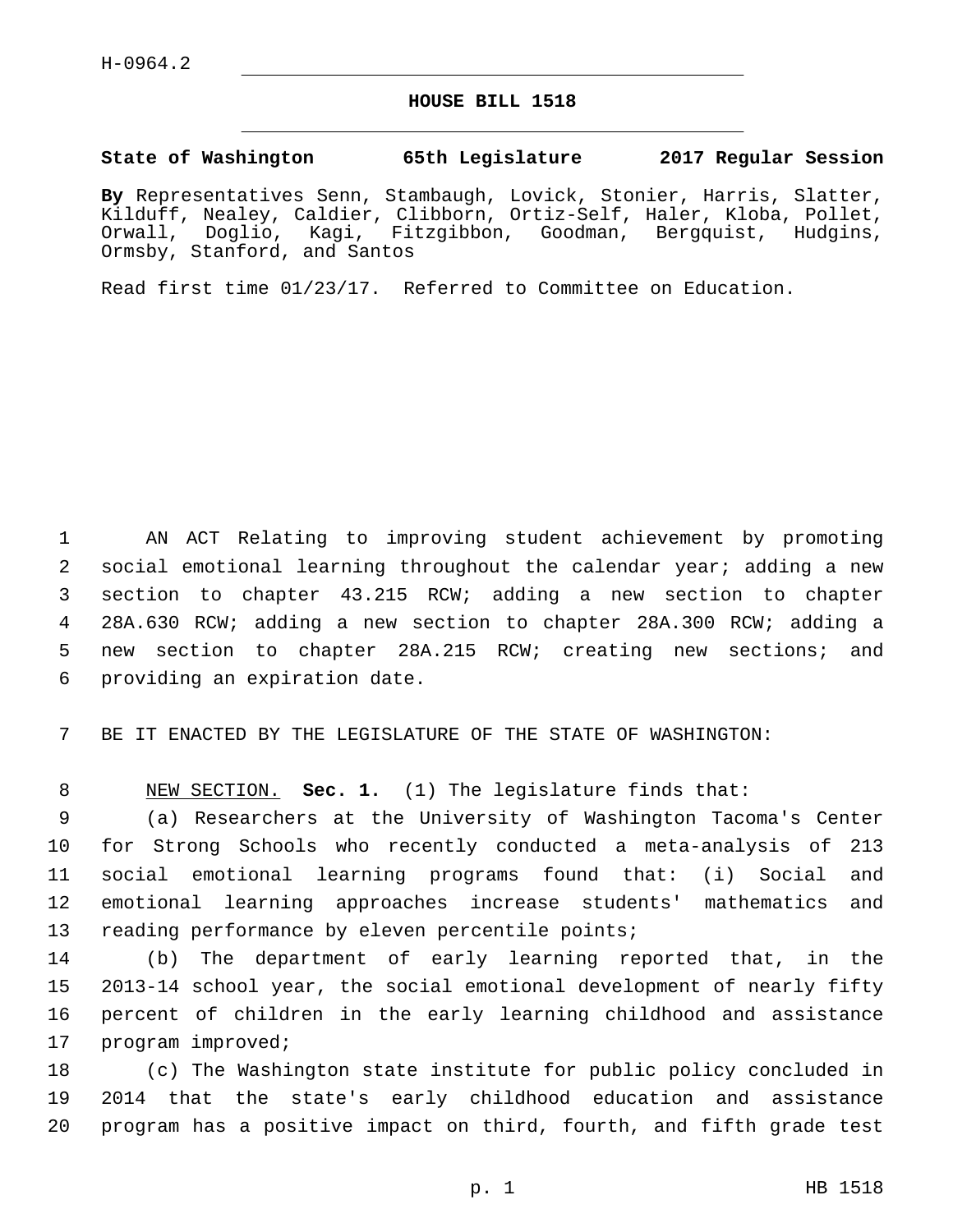scores, and the program generates about four dollars and seventy-five 2 cents of benefits for every dollar of cost; and

 (d) Researchers at the University of Washington Tacoma's Center for Strong Schools also found that two-thirds of the ninth grade academic achievement gap between disadvantaged youngsters and their more advantaged peers can be explained by what happens over the 7 summer during the elementary school years.

 (2) The legislature intends to improve student achievement by promoting social emotional learning throughout the calendar year in 10 the following ways:

 (a) Increasing the number of summer early childhood education and assistance programs at K-12 school building sites;

 (b) Identifying developmental indicators for every grade level, kindergarten through twelve, for each of the six benchmarks described in the 2016 social emotional learning benchmarks report, that is, self-awareness, self-management, self-efficacy, social awareness, social management, and social engagement, as well as best practices 18 and quidance;

 (c) Requiring the superintendent of public instruction to employ a social emotional learning technical advisor to assist and advise schools in implementing social emotional learning programs throughout 22 the calendar year; and

 (d) Providing summer step-up grants to increase the number of summer learning programs that combine academics and social emotional 25 learning.

 NEW SECTION. **Sec. 2.** A new section is added to chapter 43.215 27 RCW to read as follows:

 (1) Subject to the availability of amounts appropriated for this specific purpose, by March 1, 2018, the department must contract for up to an additional six hundred slots in summer early childhood education and assistance programs at K-12 school building sites. The department must distribute the slots across the state.

 (2) The department must give priority to summer early childhood education and assistance programs operated in K-12 school buildings that: (a) Plan to include four-year old children; (b) are in low- income areas or areas underserved by early childhood education programs; and (c) plan to fund summer meals using reimbursements from the United States department of agriculture or other nonstate 39 sources.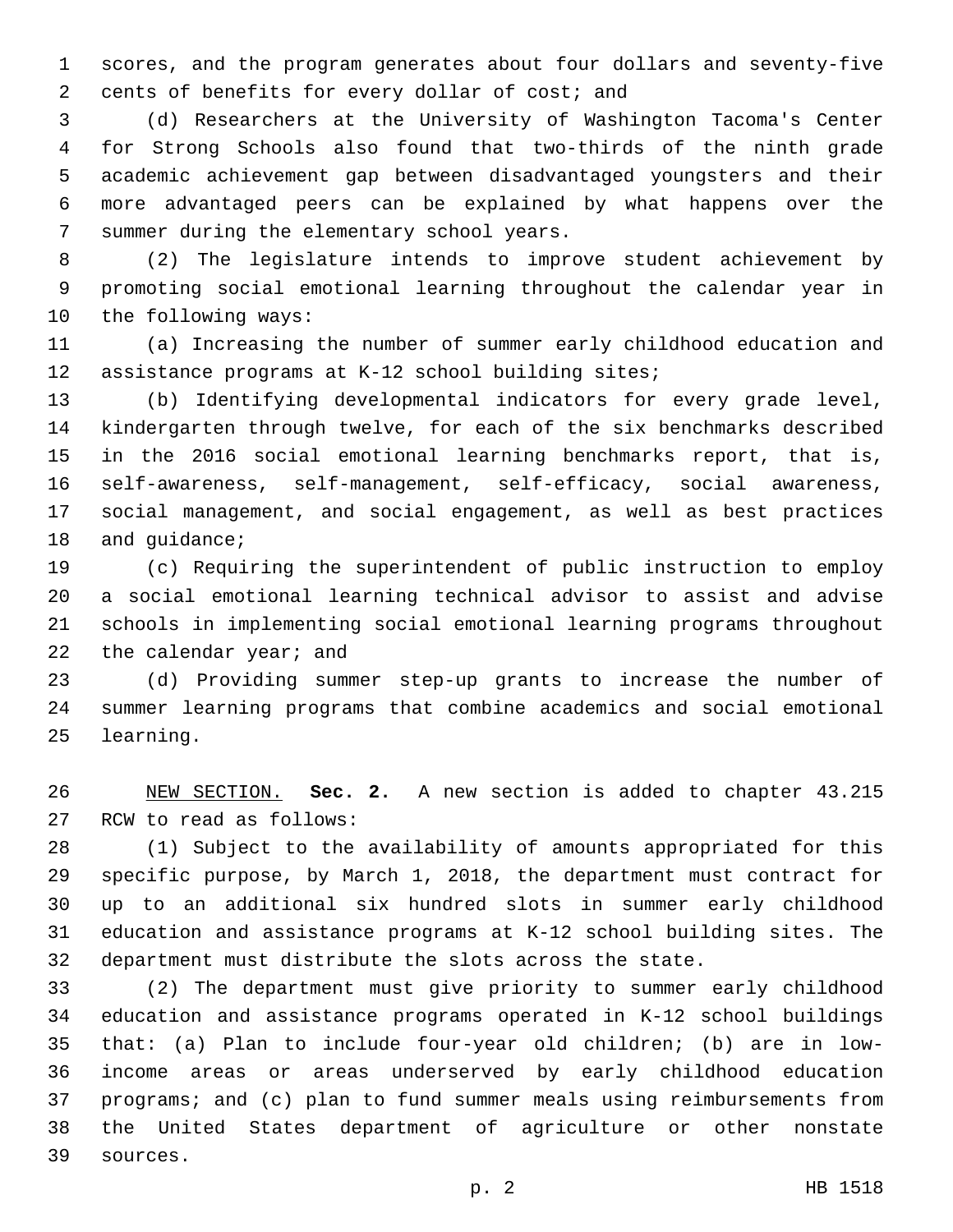(3) The department may adopt rules to implement this section.

 (4) By October 1, 2019, and in compliance with RCW 43.01.036, the department shall submit a report to the governor and the education committees of the legislature that describes how many summer early childhood education and assistance program slots were funded, participant's school readiness outcomes compared to children that did not receive the summer school programming, lessons learned in combining academics and social emotional learning in summer early childhood education and assistance programs, and lessons learned in funding summer meals using reimbursements from the United States department of agriculture or other nonstate sources; and that includes recommendations for continuing, modifying, or expiring the 13 program.

 NEW SECTION. **Sec. 3.** A new section is added to chapter 28A.630 15 RCW to read as follows:

 (1) The superintendent of public instruction shall convene a work group to build upon the 2016 social emotional learning work group established under section 501(34), chapter 4, Laws of 2015 3rd sp. sess.19

(2) The work group must include:20

 (a) The members of the social emotional learning benchmarks work group established under section 501(34), chapter 4, Laws of 2015 3rd sp. sess.;

 (b) Representatives of the following groups: The Washington state commission on African American affairs, the Washington state commission on Asian Pacific American affairs, the Washington state commission on Hispanic affairs, the governor's office of Indian affairs, federally recognized tribes and urban tribal centers, an organization that specifically works to close the educational opportunity gap, grassroots organizations engaged with communities of color, and an organization that works with immigrant populations; and

 (c) Experts in social emotional learning curriculum development, early childhood development, and adverse childhood experiences and 34 trauma-informed care.

(3) The work group must:35

 (a) Build upon the 2016 social emotional learning benchmarks work 37 group report;

 (b) Identify and articulate developmental indicators for every grade level, kindergarten through twelve, for each of the six

p. 3 HB 1518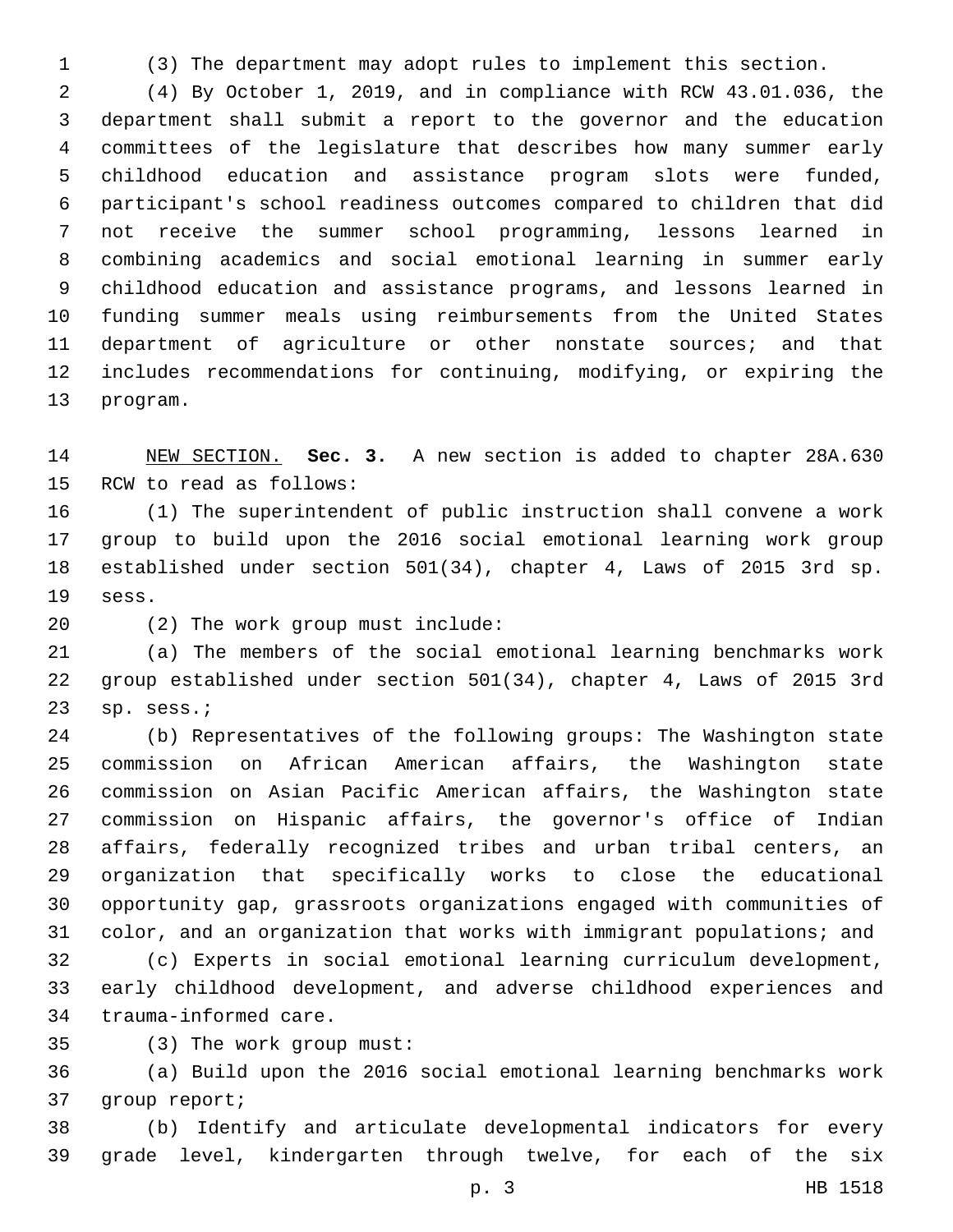benchmarks described in the 2016 social emotional learning benchmarks report, that is, self-awareness, self-management, self-efficacy, social awareness, social management, and social engagement. These indicators must be:4

5 (i) Culturally inclusive and responsive;

(ii) Developmentally appropriate; and6

 (iii) Aligned with the benchmarks identified in the 2016 social 8 emotional learning benchmarks report;

 (c) Solicit, and incorporate, feedback from stakeholders and experts across the state on the social emotional learning benchmarks 11 and indicators;

 (d) Develop a model of best practices for educators, schools, districts, and families to monitor students' social emotional development and progress, and communicate this information to 15 students' families. This model must:

(i) Not stigmatize or label individual students;

 (ii) Not place one set of cultural norms or practices above 18 another;

19 (iii) Be developmentally appropriate; and

 (iv) Not be used as a state assessment or learning standard, nor 21 affect students' grades;

 (e) Develop guidance for schools, school districts, and educators in promoting developmentally appropriate interpersonal and decision- making knowledge and skills of social and emotional learning 25 throughout the calendar year that:

26 (i) Is culturally competent;

27 (ii) Is linguistically appropriate;

(iii) Provides a positive learning environment for students;

(iv) Is inclusive of parental involvement;

(v) Promotes school safety and a positive school climate;

 (vi) Includes best practices in assisting students through school transitions between elementary, middle, and high school; and

 (vii) Incorporates best practices to address the mental health continuum of children, from mental well-being and mental health to mental illness, and acknowledges research around adverse childhood 36 experiences;

 (f) Provide technical advice on how developmentally appropriate interpersonal and decision-making knowledge and skills of social emotional learning fits within existing teacher and principal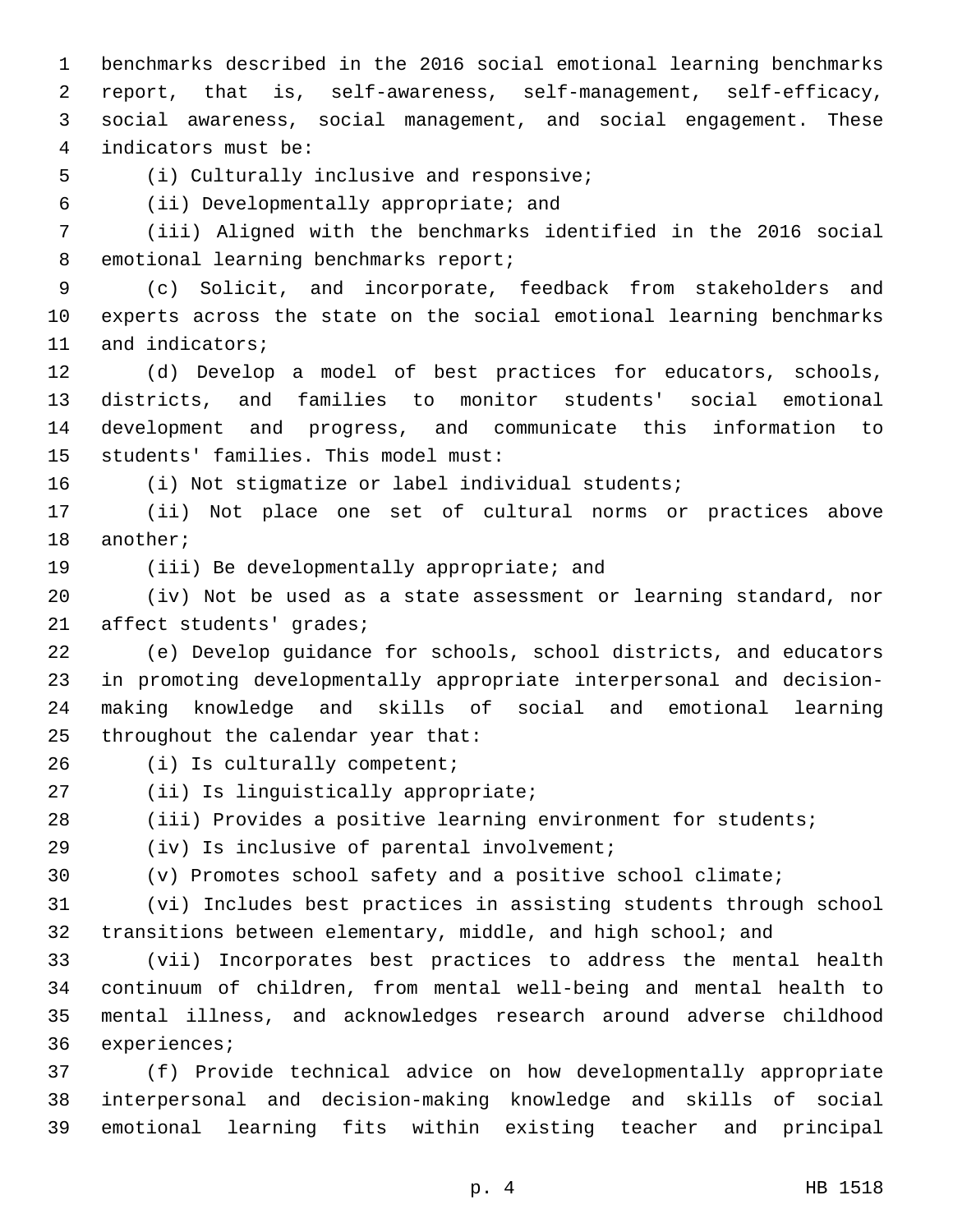evaluations, particularly as it relates to school safety and school climate; and

 (g) Create a state implementation plan that provides a framework for incorporating, and aligning, social emotional learning with other Washington state education initiatives including college and career readiness, STEM education, twenty-first century skills, and the 7 Washington state learning standards.

 (4) To inform the work of the work group, the office of the superintendent of public instruction shall survey schools to:

 (a) Ascertain how many schools in the state are teaching interpersonal and decision-making knowledge and skills of social 12 emotional learning; and

 (b) Understand individual districts' capacity to implement the social emotional learning benchmarks and indicators.

 (5) By September 1, 2019, and in compliance with RCW 43.01.036, the work group shall submit a report to the education committees of the legislature, the governor, and the superintendent of public instruction that details the work group's activities required under 19 this section.

 (6) The superintendent of public instruction may adopt rules to 21 implement this section.

22 (7) This section expires July 1, 2020.

 NEW SECTION. **Sec. 4.** A new section is added to chapter 28A.300 24 RCW to read as follows:

 (1) The superintendent of public instruction shall select and employ a social emotional learning technical advisor to assist and advise schools in implementing social emotional learning programs 28 throughout the calendar year.

 (2) The superintendent of public instruction shall adopt, periodically update, and post on its web site, social emotional learning developmental benchmarks and indicators, best practices, and guidance, based on the recommendations of the social emotional learning work group convened under section 3 of this act.

 NEW SECTION. **Sec. 5.** A new section is added to chapter 28A.215 35 RCW to read as follows:

 (1)(a) The summer step-up grant program is established to increase the number of summer learning programs that combine 38 academics and social emotional learning.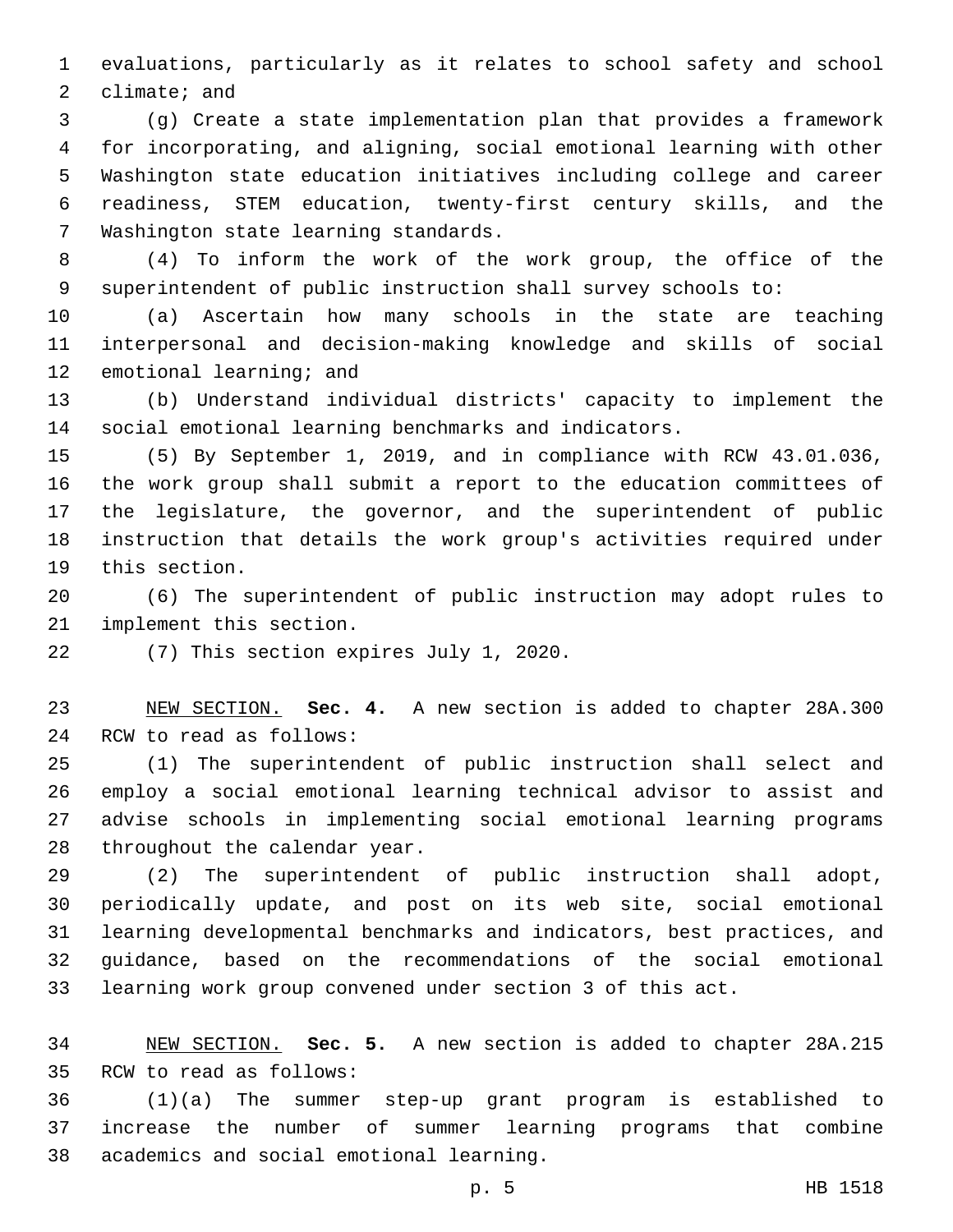(b) The office of the superintendent of public instruction must develop and administer the competitive grant program.

 (2)(a) By March 1, 2018, the office of the superintendent of public instruction must award grants to summer learning programs that are at least four weeks in length, for any of grades kindergarten through twelve that agree to create or expand summer learning programs that combine academics and social emotional learning.

 (b) The office must identify criteria to evaluate applicants. The application must require, among other things, that the applicant describe: (i) The number and grade levels of the students that grant money will serve; (ii) how the summer learning program will combine academics and social emotional learning; and (iii) how summer meals will be funded, including whether meals will be reimbursed by the United States department of agriculture or other nonstate sources.

 (c) In awarding grants, the office must give priority to applicants that plan to fund summer meals using reimbursements from the United States department of agriculture or other nonstate 18 sources.

 (d) Grant money must be used to support summer learning programs that combine academics and developmentally appropriate interpersonal and decision-making knowledge and skills of social emotional learning using the social emotional learning benchmarks recommended by the work group established under section 501(34), chapter 4, Laws of 2015 24 3rd sp. sess.

 (e) The grant period is two years. Throughout the grant period, the grantees must cooperate with the office to evaluate program effectiveness and to draft the report required in this section.

 (3) The superintendent of public instruction may adopt rules to 29 implement this section.

 (4) By October 1, 2019, and in compliance with RCW 43.01.036, the superintendent of public instruction shall submit a report to the governor and the education committees of the legislature that describes how many students were supported during the summer learning programs funded by the summer step-up grants described in this section, lessons learned in combining academics and social emotional learning in summer learning programs, lessons learned in funding summer meals using reimbursements from the United States department of agriculture or other nonstate sources, and includes recommendations for continuing, modifying, or expiring the summer 40 step-up grant program.